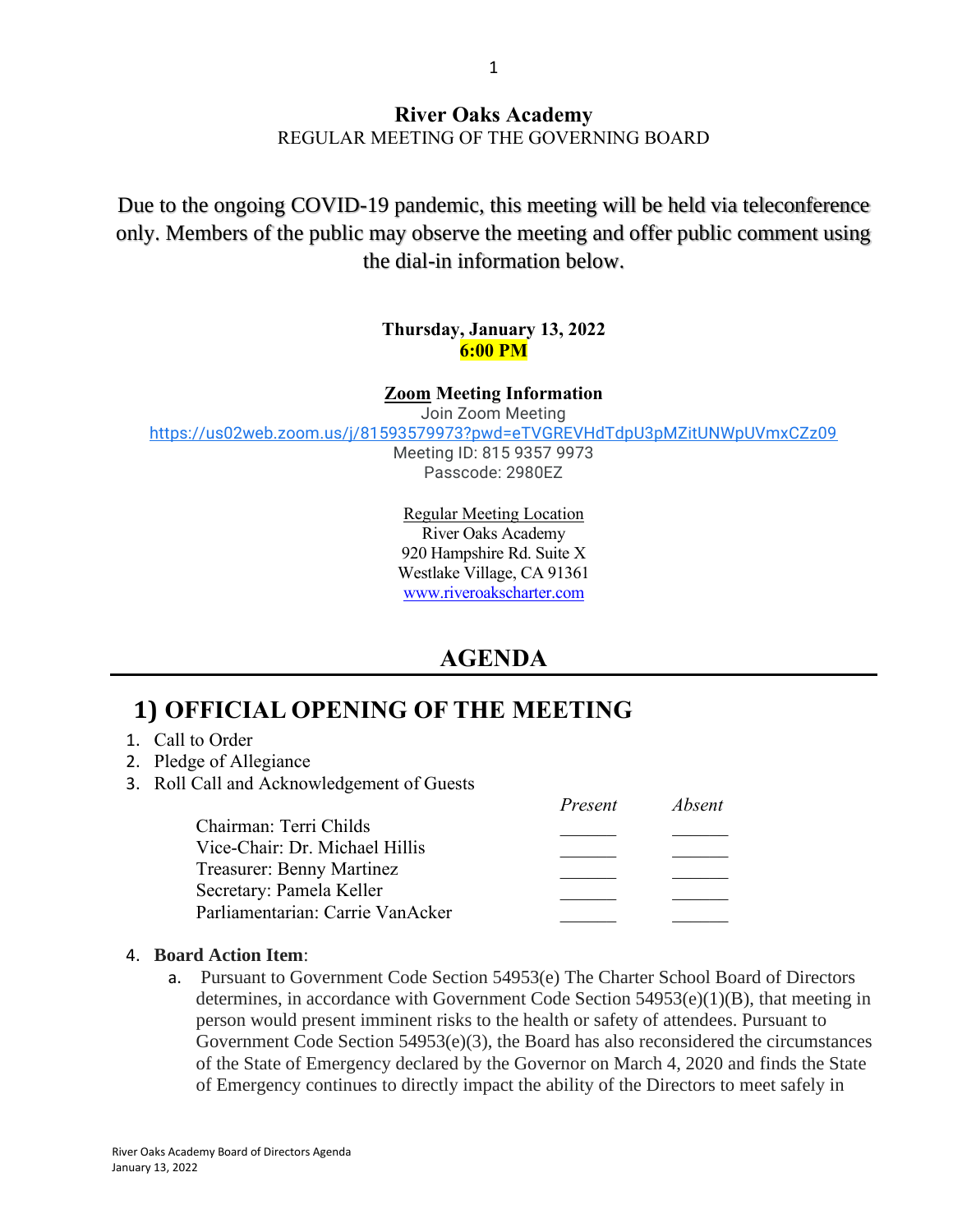person and/or that State or local officials continue to impose or recommend measures to promote social distancing.

*Motion to: Made by: Motion is:*

- *5.* Mission Statement *River Oaks Academy (ROA) is founded on the belief that all children are born with the capacity for brilliance. Our mission is to help children find, nurture, and sustain the passion that will lead to their individual forms of brilliance. To this end, we offer a nontraditional K-12 independent study program of individually designed curriculum and direction.*
- 6. Emergency Additions to the Agenda January 13, 2022

*Motion to: Made by: Motion is:*

## **2) ORGANIZATIONAL**

N/A

# **3) PUBLIC COMMENTS**

*Citizens who would like to address the Board on any item on the Agenda may do so now or when the President requests comments from the Public as the Board is considering the item. This portion of the Board meeting is set aside for members of the audience to make comments or raise issues that are not specifically on the agenda. These presentations, both during open and agendized topics, are limited to three (3) minutes per presentation and the total time allotted to non-agenda items will not exceed fifteen (15) minutes.*

## **4) INFORMATION AND DISCUSSION ITEMS**

*These items are presented to the Board for information only and are not subject to action at this meeting. These items may be added to a future meeting for action by the Board.*

- 1. Budget Committee Informational (5 min)
- 2. Parent Advisory Council (PAC) Informational (5 min)
- 3. Teacher's Report Informational (5 min)
- 4. Oxnard Report (5 min)
- 5. Student Report Informational (5 min)
- 6. Career Pathways Report Informational (5 min)
- 7. High School Guidance Counselor—Informational (5 min)
- 8. Presentation of Programmatic PPT and report (Maria)

## **5) REPORTS**

- 1. Board Chairperson's Report
- 2. Individual Board Member Report
- 3. Director's Report

River Oaks Academy Board of Directors Agenda January 13, 2022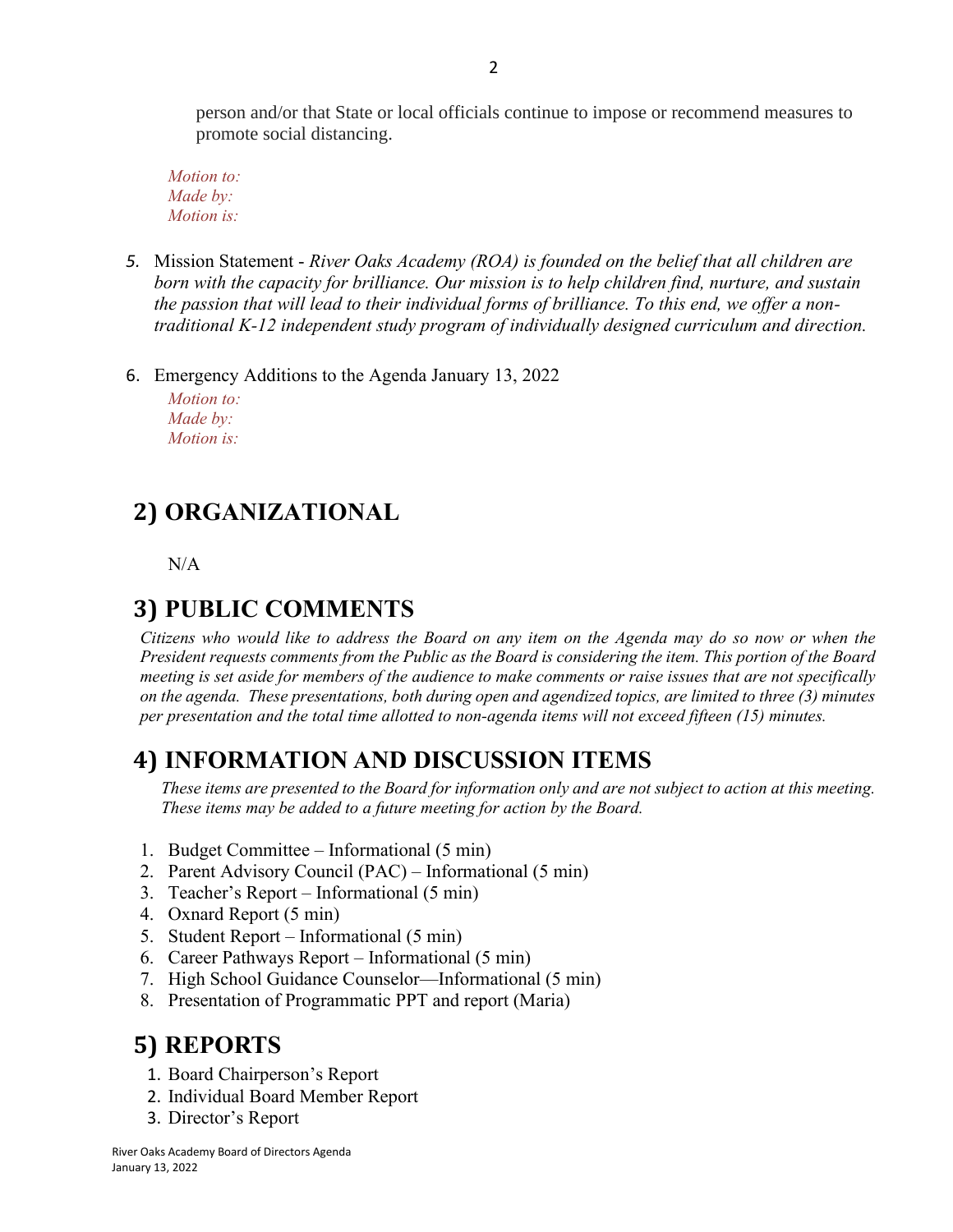4. BSA Report

5. VCOE Report

## **6) CONSENT AGENDA ITEMS**

*Actions proposed for the Consent Agenda are items consistent with adopted policies and approved practices of River Oaks Academy and are deemed routine in nature. The Board will be asked to approve all of the Consent Agenda items by a single vote unless any member of the Board or the Public asks that an item be removed from the Consent Agenda and considered and discussed separately.*

- 1. Consideration to approve the December 2, 2021 Minutes
- 2. Consideration to approve the ROA Financial Statement
- 3. Consideration to approve the ROA Board Report of Purchase Orders
- 4. Consideration to approve the ROA Board Report of Commercial Checks

*Public Comments: Motion to: Made by: Motion is:*

# **7) ACTION ITEMS**

1. Review, Discussion, and Approval of the Spring 2022 virtual workshop vendors for Westlake: Spring workshops will run for 10 weeks from the week of January 24th, 2022 through April 1st, 2022.

| a)           | Studio 23 Productions, Inc. / DBA "Shakespeare Kids" | \$2,850.00  |
|--------------|------------------------------------------------------|-------------|
| b)           | Marcos Moscat / DBA "123 Rock"                       | \$4,900.00  |
| c)           | Beyond the Toolbox, LLC (Ben Pfister)                | \$11,865.00 |
| d)           | Programs After School, Inc. (Andrea Diamond)         | \$2,000.00  |
| e)           | Parker-Anderson Learning Centers                     | \$18,500.00 |
| f)           | Michael Ronald Voogd / DBA "VoogDesigns"             | \$6,000.00  |
| g)           | Lanterns Global, LLC                                 | \$4,250.00  |
| h)           | The Human Nature Center                              | \$8,400.00  |
| i)           | Jon Bernstein / DBA "Naptown Boy, Inc."              | \$2,800.00  |
| j)           | Train Goat Gainz, LLC                                | \$9,450.00  |
| k)           | <b>Bonnie Vandenburg</b>                             | \$800.00    |
| $\mathsf{I}$ | Jemma Wildermuth / DBA "Create Studio Fun, LLC       | \$4,230.00  |
|              | m) Michal Hasson/DBA "Simple Touch, LLC"             | \$2,400.00  |

*Public Comments: Motion to: Made by: Motion is:*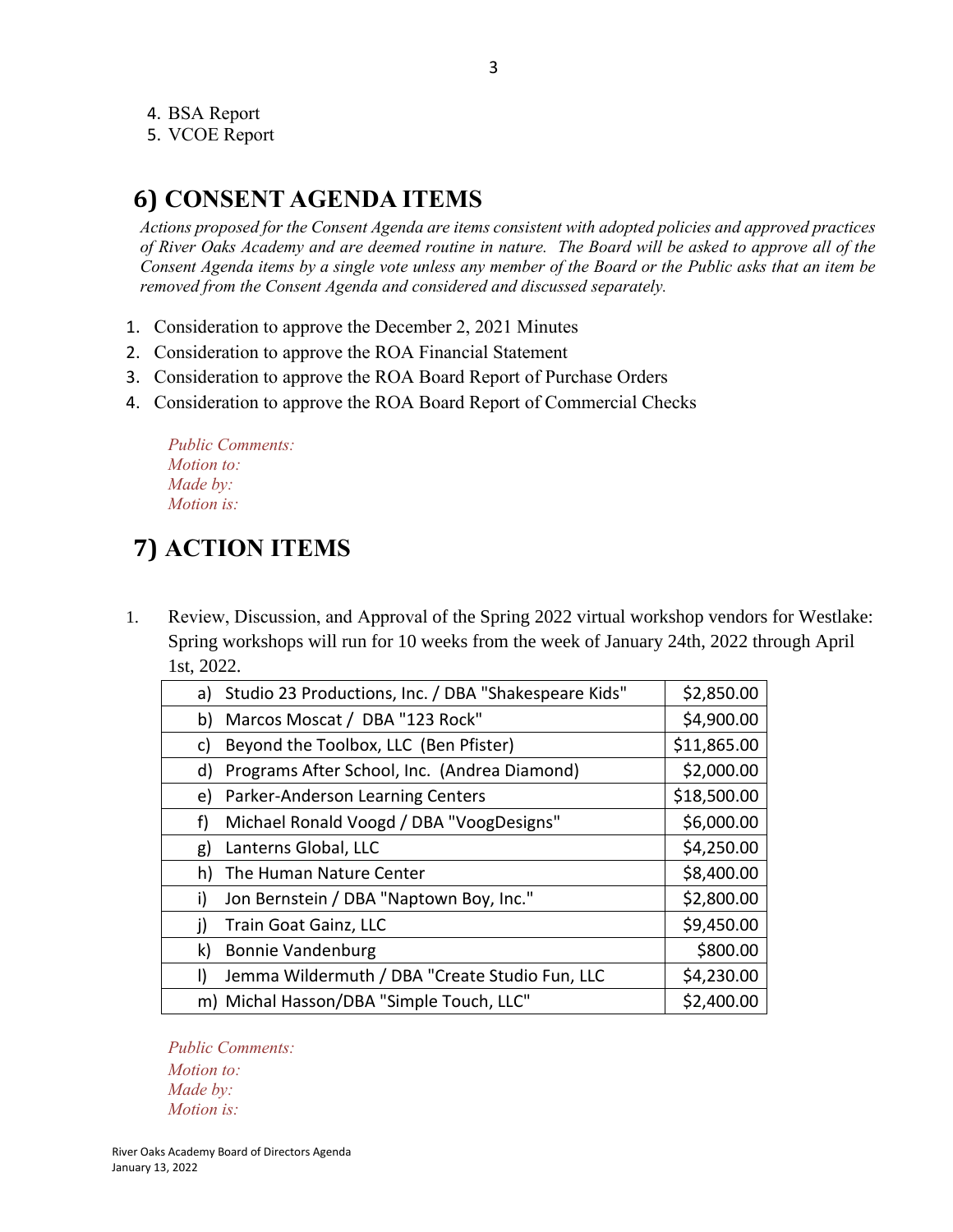- 2. Review, Discussion, and Approval of the stipends for teachers to teach additional classes:
	- *i.* Leina Ball, 3 classes; not to exceed: \$1,500.00
	- *ii.* Lidia Finocchiaro; 3 classes; not to exceed: \$1,500.00
	- *iii.* Leah Warren; 1 class; not to exceed: \$500.00
	- *iv.* Karina Russell; 1 class; not to exceed: \$500.00
	- *v.* Jennifer Anderson; 3 classes; not to exceed: \$1,500.00
	- *vi.* Susan Willard; 2 classes; not to exceed: \$1000.00
	- *vii.* Glenn Hening, 1 class; not to exceed: \$500.00

*Public Comments: Motion to: Made by: Motion is:*

- 3. Review, Discussion, and Approval of the 2020-2021 School Accountability Report Card (SARC)
	- *i.* Per Education Code Sections 33126 and 35256 the data that is contained in these documents needs to be provided to the CDE no later than February 1, 2022

*Public Comments: Motion to: Made by: Motion is:*

4. Review, Discussion, and Approval of the 2022-2023 paid administrative staff 15 holidays:

9/5; 9/26; 10/5; 11/11; 11/23; 11/24; 11/25; 12/22; 12/23; 12/30; 1/2; 1/16; 2/17; 2/20; 5/29

*Public Comments: Motion to: Made by: Motion is:*

5. Review, Discussion, and Approval of ROA Board Meeting dates for the 2022-2023 school year.

August 4 September 1 October 6 November 3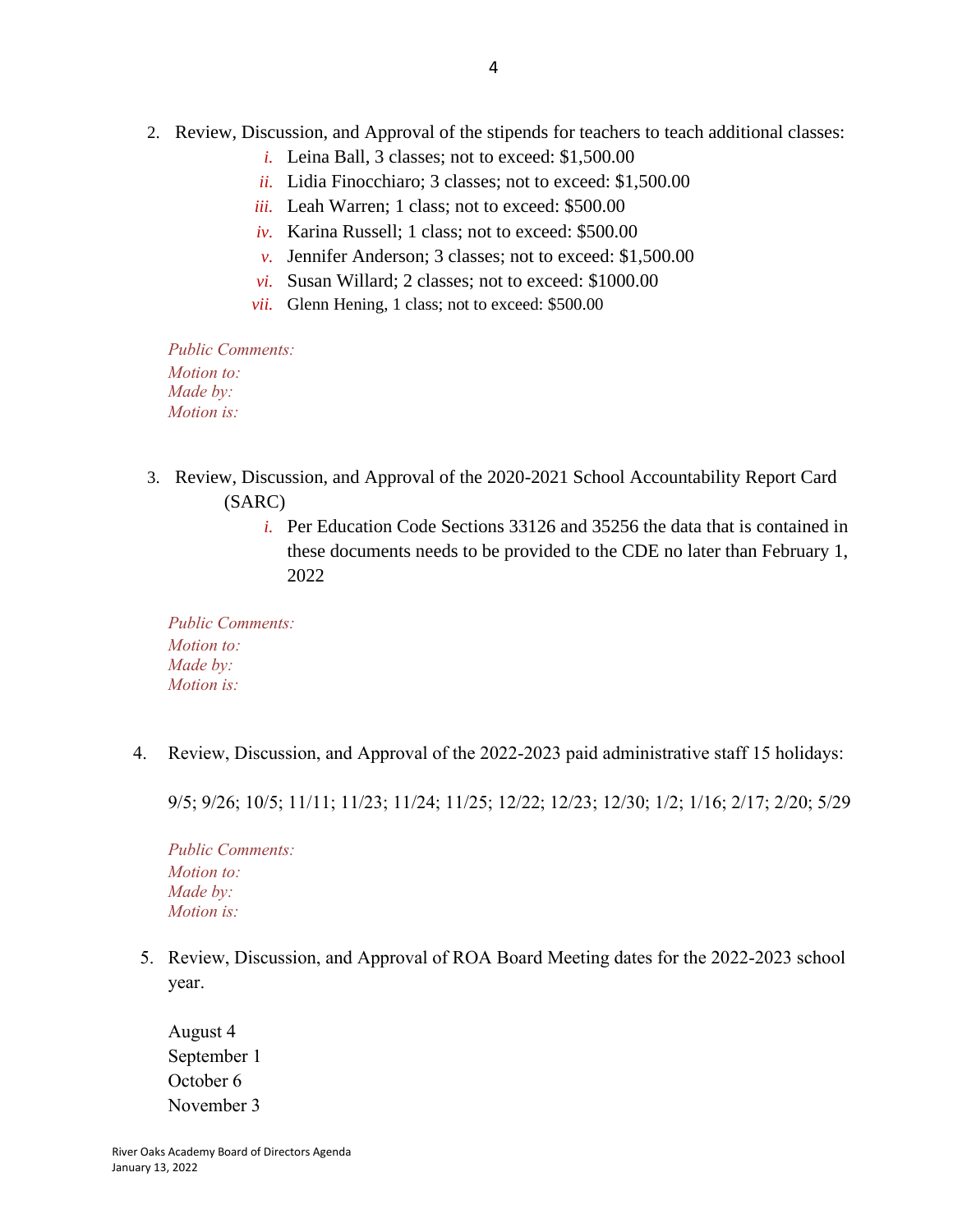December 8 January 12 February 2 March 2 April 6 May 4 June 1

*Public Comments: Motion to: Made by: Motion is:*

- 6. Review, Discussion, and Approval of adding:
	- a. 10 more eDynamic Electives licenses through Edgenuity; not to exceed: \$990.00
	- b. 65 more digital licenses for Edgenuity; not to exceed: \$5,850.00
		- *i.* Edgenuity is one of our online platforms. Many of our high school students take elective classes with eDynamic and academic classes through Edgenuity. These licensesare also used for our Summer Academy and are valid for one year. They are reusable for multiple students within that one-year cycle.

*Public Comments: Motion to: Made by: Motion is:*

- 7. Review, Discussion, and Approval of the new salary schedule for the Administrative Assistant and to move our current Administrative Assistant, Gretchen Gillis, to step 02/02/N, retroactively to July 1, 2021.
	- a. BSA informed us that switching Gretchen to the 12-month calendar in the middle of the year may cause issues in Escape (accounting software), which calculates the pay. Therefore, they suggested that we add a step to the 236-day salary schedule and move her to the 12-month schedule next year. This step would be retroactive.

*Public Comments: Motion to: Made by: Motion is:*

- 8. Review, Discussion, and Approval of the purchase of additional math curriculum (Math-U-See!); not to exceed \$4,524.23
	- a. The math committee requested that we purchase additional materials for this program to be able to continue to supply students with the required books for  $2<sup>nd</sup>$  semester.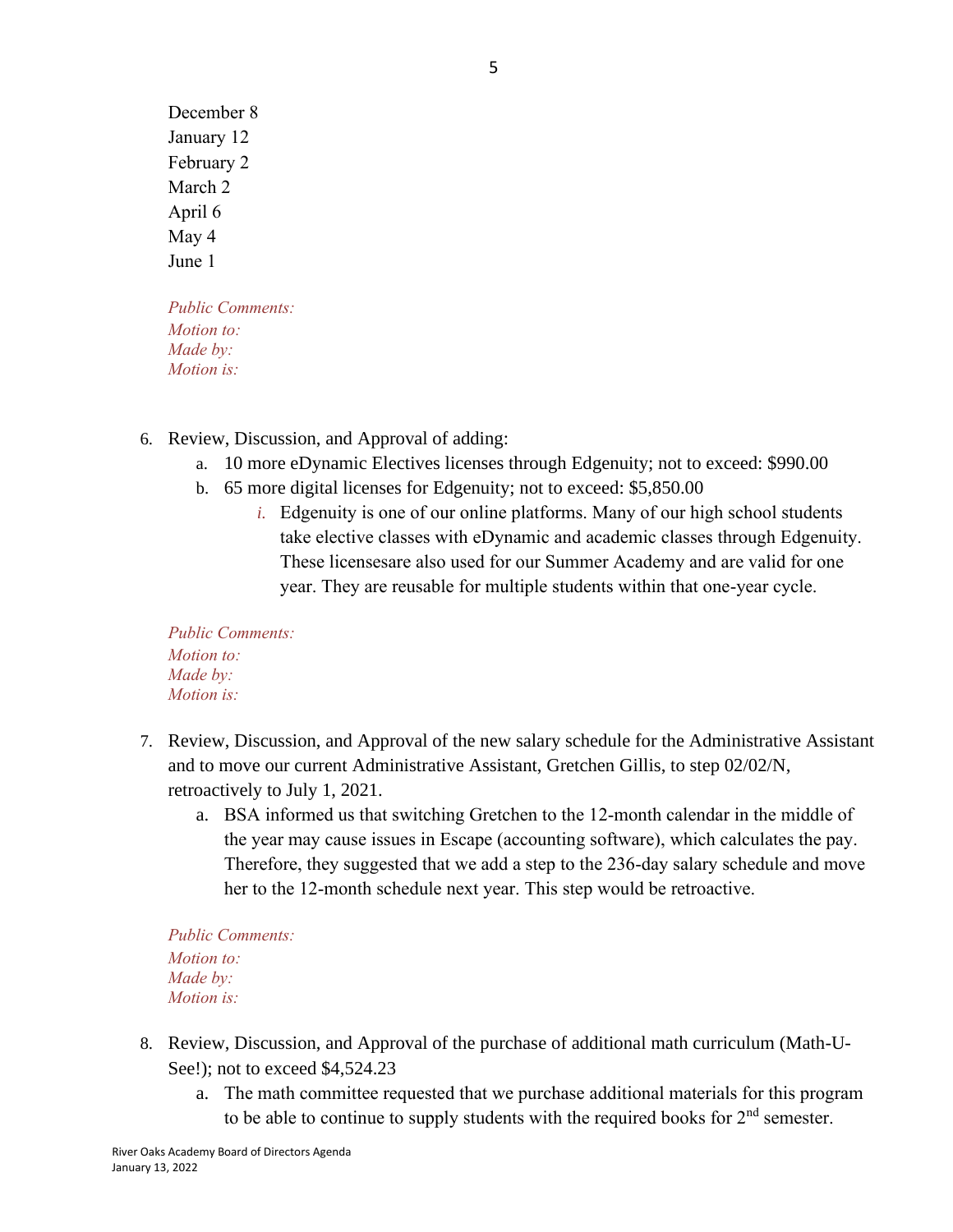*Public Comments: Motion to: Made by: Motion is:*

- 9. Review, Discussion, and Approval of the purchase of more technology for student and staff needs:
	- a. To meet staff needs, we request 3 HP Notebooks; 7 Apple MacBooks and Microsoft Office for the 10 laptops; not to exceed: \$16,098.23
	- b. 30 additional HP Chromebooks 11A for student use; not to exceed: \$8,604.30
	- c. 60 Max Cases for the student Chromebooks; not to exceed: \$2,574.00

*Public Comments: Motion to: Made by: Motion is:*

10. Review, Discussion, and Approval of Aidan Chisum's resignation, effective December 17<sup>th</sup>.

*Public Comments: Motion to: Made by: Motion is:*

- 11. Review, Discussion, and Approval of the following new employees:
	- a. Employee #212200001 filling the Office Assistant position vacated by Aidan
	- b. Employee #21223013 as an additional Special Education Resource employee/parttime

*Public Comments: Motion to: Made by: Motion is:*

- 12. Review, Discussion, and Approval to continue to have Antonio Mendoza sanitize our Westlake facilities through the end of the 21/22 school year. Not to exceed: \$3,200.00
	- a. With the increase in staff and students work and study at our facility, we would like to continue to sanitize the offices regularly.

*Public Comments: Motion to: Made by: Motion is:*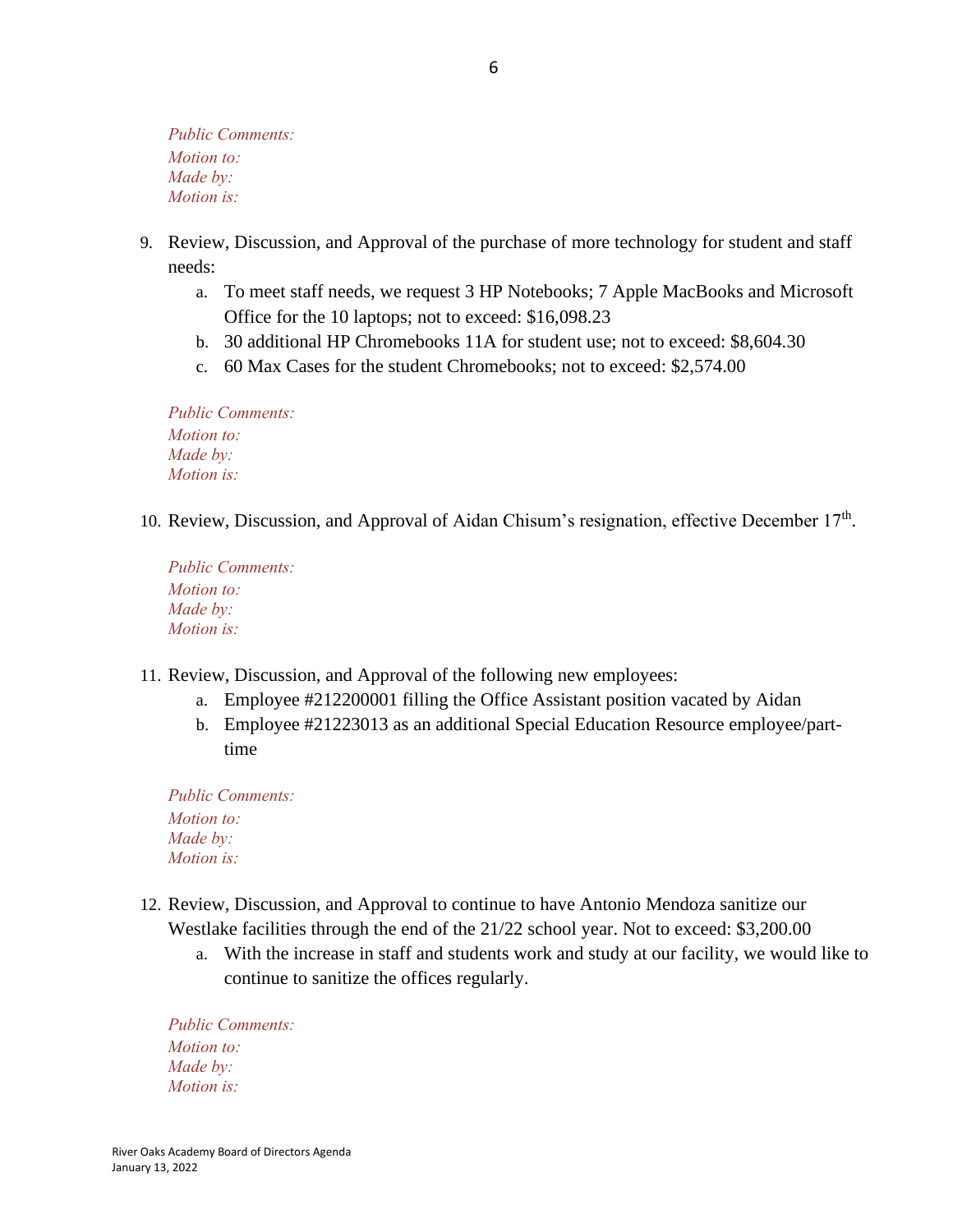13. Review, Discussion, and Approval to remove the following computers from our inventory: Tag Numbers:

7

- 0068
- 0002
- 0041
- 0042
- 0044
- 0047
- 0049
- 0051
- 0055
- 0059
- 0064
- 0067
- 0039
- 0040
- 0045
- 0053
- 0054
- 0058
- 0062
- 0063
- 0056
- 0061
- 0030
- 0032
- 0033
- 0034
- 0035
- 0069
- 0070
- 0071
- 0072

#### Other Tech

- 0005 ELMO No longer compatible
- 0064 Projector No longer compatible
- 0004 Projector No longer compatible
- 0063 Projector -No longer compatible
- 0065 Outdated Security Bundle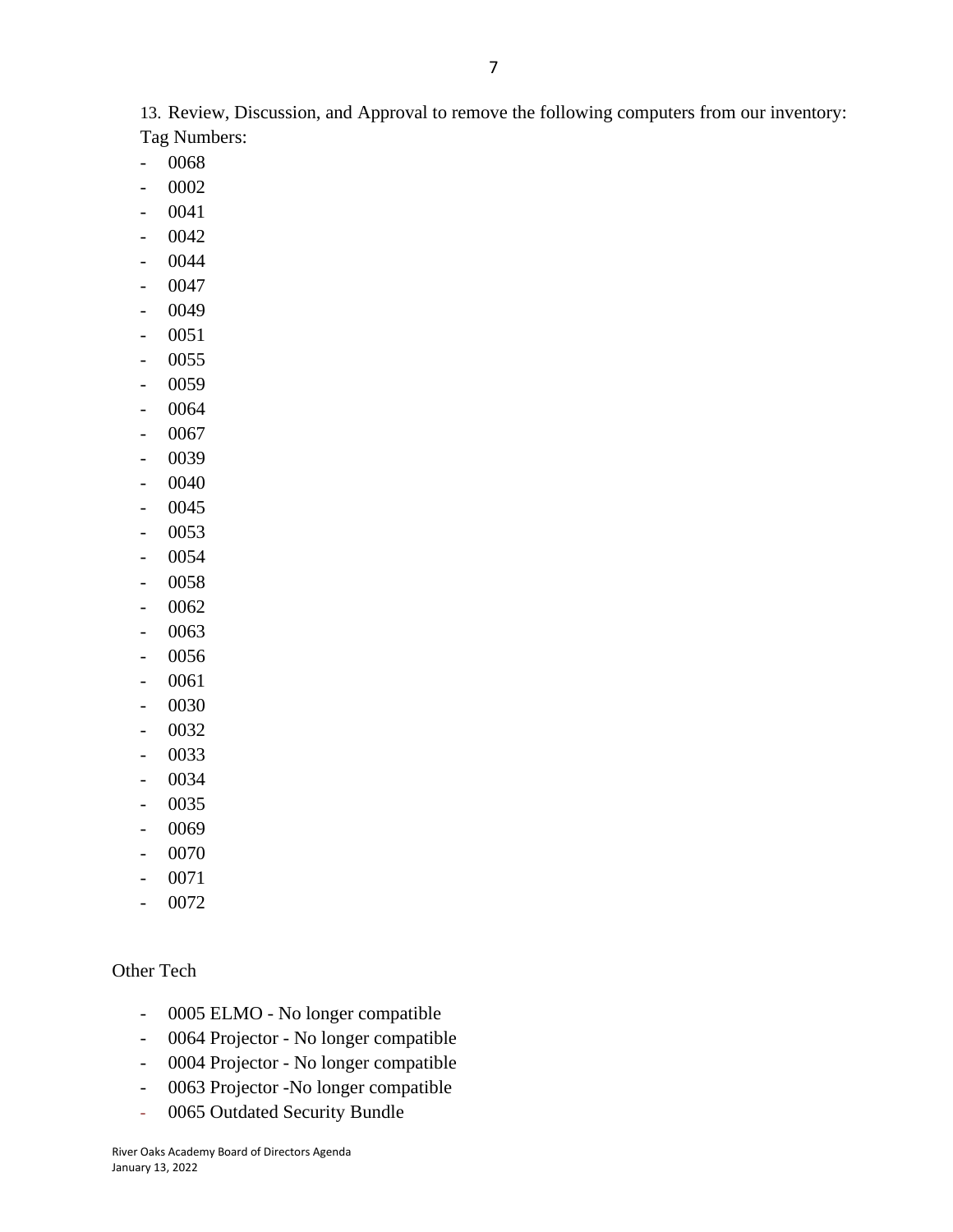*Public Comments: Motion to: Made by: Motion is:*

14. Review, Discussion, and Approval of the revised Certificated Management Salary Schedule to reflect the change of the Director's days worked from 215 to 225.

*Public Comments: Motion to: Made by: Motion is:*

- 15. Review, Discussion, and Approval of the quote from Mr. D Math CAAASPP test prep for math and ELA for all  $6-8$ <sup>th</sup> and  $11$ <sup>th</sup> grade students (for a total of 100 students); not to exceed \$25,000.
	- a. Mr. D. has done a pilot last year with our  $7<sup>th</sup>$  and  $11<sup>th</sup>$  grade students. We found that both grades have performed much better in the area of math on CAASPP. Therefore, we would like to have our middle school and  $11<sup>th</sup>$  grade students participate in the test prep this year in both areas, math and ELA. This is a 6-week program.

*Public Comments: Motion to: Made by: Motion is:*

- 16. Review, Discussion, and Approval of the 21-22 OT/COTA Agreement Addendum to the original MOU, increasing the cost of OT services to \$90/hour and COTA services to \$80/hour, effective January 1, 2022.
	- a. After a phone conversation with the SELPA staff, we were informed that due to a drastic increase in labor cost, they are required to increase the hourly charge for the OT/COTA staff that they provide to us for those services. This is a \$5/hour increase for the 4 hours/week that we contract with them.

*Public Comments: Motion to: Made by: Motion is:*

17. Review, Discussion, and Approval of adding Cody Evans, Computer Consultant, as a vendor. Cody will help us with computers, servers, networks, printers and general IT needs. Not to exceed: \$2,500.00 through the end of June.